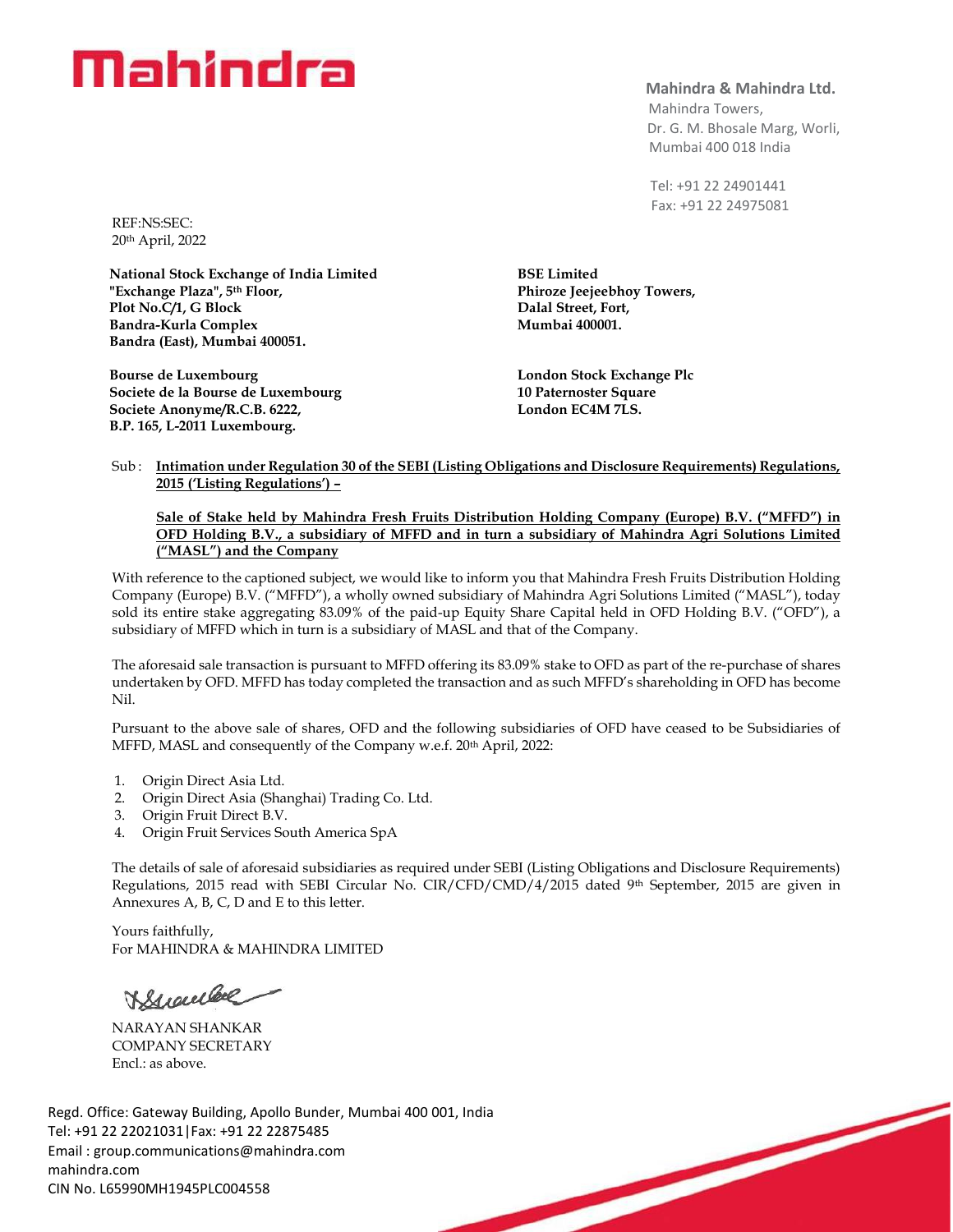## **Mahindra & Mahindra Ltd.**

 Mahindra Towers, Dr. G. M. Bhosale Marg, Worli, Mumbai 400 018 India

 Tel: +91 22 24901441 Fax: +91 22 24975081

# **Annexure A**

### **OFD Holding B.V. ("OFD")**

| Sr. No.  | Details of Events that need                                                                                                                                                                                                                                                                | Information of such events(s)                                                                                                                                                                                                                                                          |
|----------|--------------------------------------------------------------------------------------------------------------------------------------------------------------------------------------------------------------------------------------------------------------------------------------------|----------------------------------------------------------------------------------------------------------------------------------------------------------------------------------------------------------------------------------------------------------------------------------------|
|          | to be provided                                                                                                                                                                                                                                                                             |                                                                                                                                                                                                                                                                                        |
| 1.       | The amount and percentage of                                                                                                                                                                                                                                                               | The consolidated turnover of OFD for the year ended 31 <sup>st</sup> March, 2021 was                                                                                                                                                                                                   |
|          | the turnover or revenue or                                                                                                                                                                                                                                                                 | Rs. 567 crores and after elimination of inter-company transactions with the                                                                                                                                                                                                            |
|          | income<br>and<br>worth<br>net<br>contributed by such unit or                                                                                                                                                                                                                               | Mahindra Group, OFD contributed Rs. 567 crores or 0.76% to the<br>consolidated turnover of the Company.                                                                                                                                                                                |
|          | division of the listed entity                                                                                                                                                                                                                                                              |                                                                                                                                                                                                                                                                                        |
|          | during the last financial year;                                                                                                                                                                                                                                                            | The consolidated Networth of OFD as on 31st March 2021 was at Rs. 49<br>crores and after elimination of inter-company balances and pre acquisition                                                                                                                                     |
|          |                                                                                                                                                                                                                                                                                            | balances with the Mahindra Group, OFD contributed Rs. 18.43 crores or                                                                                                                                                                                                                  |
|          |                                                                                                                                                                                                                                                                                            | 0.04% of the consolidated net worth of the Company.                                                                                                                                                                                                                                    |
| 2.       | Date on which the agreement                                                                                                                                                                                                                                                                | 20th April, 2022                                                                                                                                                                                                                                                                       |
|          | for sale has been entered into;                                                                                                                                                                                                                                                            |                                                                                                                                                                                                                                                                                        |
| 3.       | The<br>expected<br>date<br>of                                                                                                                                                                                                                                                              | The transaction has been completed on 20 <sup>th</sup> April, 2022.                                                                                                                                                                                                                    |
|          | completion of sale/disposal;                                                                                                                                                                                                                                                               |                                                                                                                                                                                                                                                                                        |
| 4.       | Consideration received from                                                                                                                                                                                                                                                                | Cash Consideration of EUR 5,100,000 (Equivalent to Rs. 42.20 Crores)                                                                                                                                                                                                                   |
|          | such sale/disposal;                                                                                                                                                                                                                                                                        |                                                                                                                                                                                                                                                                                        |
| 5.       | Brief details of buyers and                                                                                                                                                                                                                                                                | <b>Buyer</b> - OFD                                                                                                                                                                                                                                                                     |
|          | whether any of the buyers                                                                                                                                                                                                                                                                  | OFD is in the business of trading in fresh fruits in the continent of Europe                                                                                                                                                                                                           |
|          |                                                                                                                                                                                                                                                                                            | and Asia.                                                                                                                                                                                                                                                                              |
|          |                                                                                                                                                                                                                                                                                            | OFD does not belong to the promoter / promoter group of the Company.                                                                                                                                                                                                                   |
|          | thereof;                                                                                                                                                                                                                                                                                   | Pursuant to this transaction, OFD has ceased to be a subsidiary of Mahindra                                                                                                                                                                                                            |
|          |                                                                                                                                                                                                                                                                                            | Fresh Fruits Distribution Holding Company (Europe) B.V. ('MFFD'), and in                                                                                                                                                                                                               |
|          |                                                                                                                                                                                                                                                                                            |                                                                                                                                                                                                                                                                                        |
|          |                                                                                                                                                                                                                                                                                            |                                                                                                                                                                                                                                                                                        |
|          | would fall within related                                                                                                                                                                                                                                                                  | to OFD as part of the re-purchase of shares undertaken by OFD                                                                                                                                                                                                                          |
|          | whether the same is done at                                                                                                                                                                                                                                                                | The Company is not a party to the aforesaid transaction.                                                                                                                                                                                                                               |
|          | "arms length";                                                                                                                                                                                                                                                                             | Under Regulation 2(1)(zc) of SEBI (Listing Obligations and Disclosure                                                                                                                                                                                                                  |
|          |                                                                                                                                                                                                                                                                                            | the Company falls within the ambit of Related Party Transaction.                                                                                                                                                                                                                       |
|          |                                                                                                                                                                                                                                                                                            | Accordingly, this transaction is a Related Party Transaction and carried out                                                                                                                                                                                                           |
|          |                                                                                                                                                                                                                                                                                            |                                                                                                                                                                                                                                                                                        |
|          |                                                                                                                                                                                                                                                                                            |                                                                                                                                                                                                                                                                                        |
|          | disclosures provided<br>for                                                                                                                                                                                                                                                                |                                                                                                                                                                                                                                                                                        |
|          | amalgamation/merger, shall                                                                                                                                                                                                                                                                 |                                                                                                                                                                                                                                                                                        |
|          |                                                                                                                                                                                                                                                                                            |                                                                                                                                                                                                                                                                                        |
|          |                                                                                                                                                                                                                                                                                            |                                                                                                                                                                                                                                                                                        |
| 6.<br>7. | belong to the promoter/<br>promoter<br>group/group<br>companies. If yes, details<br>Whether<br>the<br>transaction<br>party transactions? If yes,<br>Additionally, in case of a<br>sale,<br>indicative<br>slump<br>be disclosed by the listed<br>entity with respect to such<br>slump sale. | turn of Mahindra Agri Solutions Limited and the Company w.e.f. 20th April,<br>2022.<br>The aforesaid sale transaction is pursuant to MFFD offering its 83.09 % stake<br>Requirements) Regulations, 2015, any transaction between subsidiaries of<br>at Arm's Length.<br>Not applicable |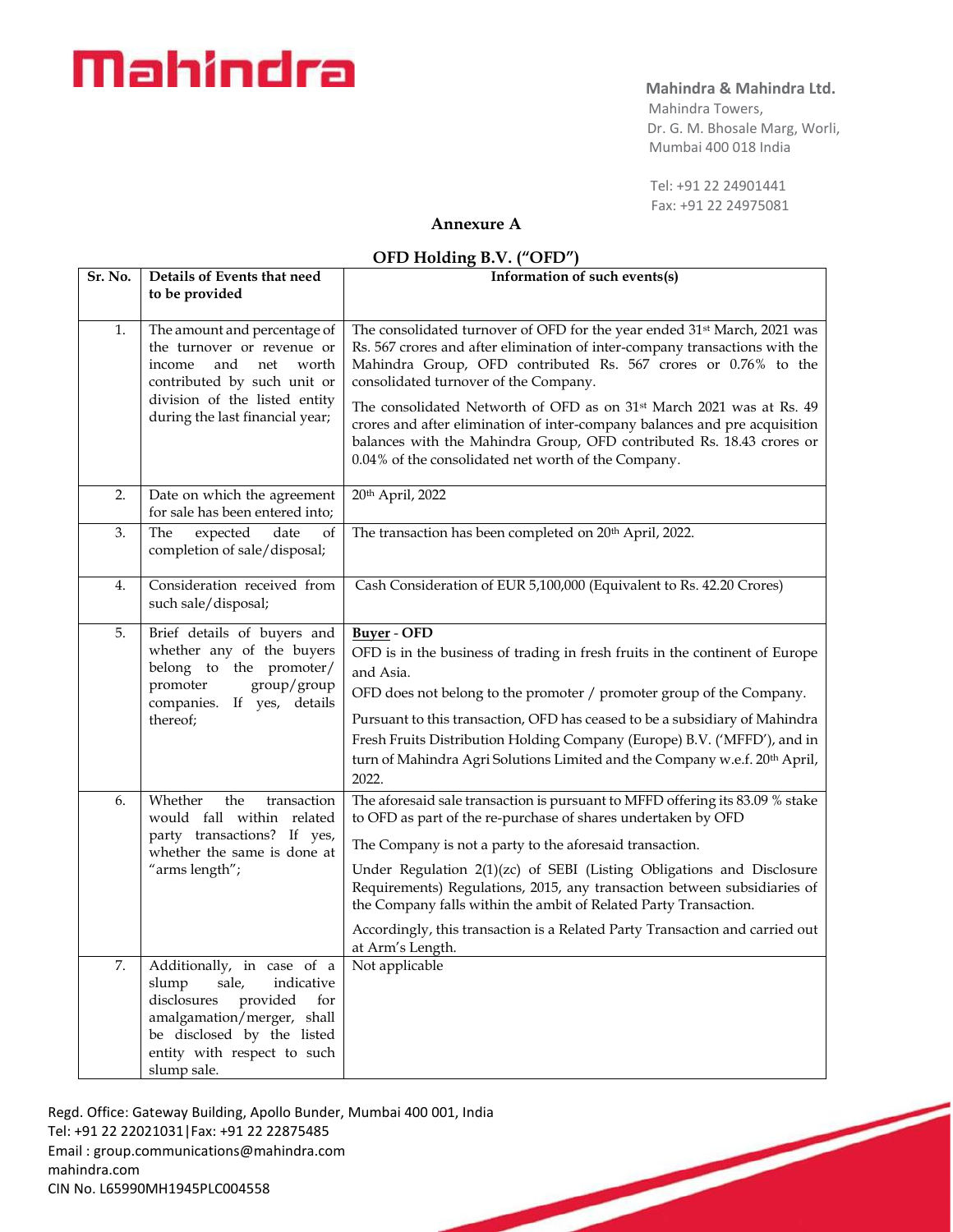## **Mahindra & Mahindra Ltd.**

 Mahindra Towers, Dr. G. M. Bhosale Marg, Worli, Mumbai 400 018 India

 Tel: +91 22 24901441 Fax: +91 22 24975081

# **Annexure B**

### **Origin Direct Asia Ltd.**

| Sr. No. | Details of Events that need to be provided                                                                                                                                              | Information of such events(s)                                                                                                                                                                                                                                                                   |
|---------|-----------------------------------------------------------------------------------------------------------------------------------------------------------------------------------------|-------------------------------------------------------------------------------------------------------------------------------------------------------------------------------------------------------------------------------------------------------------------------------------------------|
| 1.      | The amount and percentage of the turnover or<br>revenue or income and net worth contributed<br>by such unit or division of the listed entity<br>during the last financial year;         | The standalone turnover of Origin Direct Asia Ltd. for the<br>year ended 31 <sup>st</sup> March, 2021 was Rs. 88 crores and after<br>elimination of inter-company transactions with the<br>Mahindra Group, it contributed Rs. 88 crores or 0.1% to the<br>consolidated turnover of the Company. |
|         |                                                                                                                                                                                         | The standalone networth of Origin Direct Asia Ltd. as on<br>31 <sup>st</sup> March, 2021 was at Rs. 0.2 crores and after elimination<br>of inter-company balances with the Mahindra Group, it<br>contributed Rs. 0.2 crores or 0.0005% of the consolidated<br>net worth of the Company.         |
| 2.      | Date on which the agreement for sale has been<br>entered into;                                                                                                                          | 20th April, 2022                                                                                                                                                                                                                                                                                |
| 3.      | The<br>expected<br>date<br>completion<br>of<br>of<br>sale/disposal;                                                                                                                     | The transaction has been completed on 20th April, 2022.                                                                                                                                                                                                                                         |
| 4.      | Consideration<br>received<br>from<br>such                                                                                                                                               | Not applicable                                                                                                                                                                                                                                                                                  |
|         | sale/disposal;                                                                                                                                                                          | The cessation of Origin Direct Asia Ltd. as a subsidiary of<br>MFFD, Mahindra Agri Solutions Limited ("MASL") and of<br>the Company is on account of sale of shares of OFD<br>Holding B.V. as mentioned in Annexure A.                                                                          |
| 5.      | Brief details of buyers and whether any of the                                                                                                                                          | Not applicable                                                                                                                                                                                                                                                                                  |
|         | buyers belong to the promoter/ promoter<br>group/group companies. If yes, details thereof;                                                                                              | The cessation of Origin Direct Asia Ltd. as a subsidiary of<br>MFFD, MASL and of the Company is on account of sale of<br>shares of its parent company i.e. OFD Holding B.V. as<br>mentioned in Annexure A.                                                                                      |
| 6.      | Whether the transaction would fall within<br>related party transactions? If yes, whether the                                                                                            | Not applicable                                                                                                                                                                                                                                                                                  |
|         | same is done at "arms length";                                                                                                                                                          | The cessation of Origin Direct Asia Ltd. as a subsidiary of<br>MFFD, MASL and of the Company is on account of sale of<br>shares of its parent company i.e. OFD Holding B.V. as<br>mentioned in Annexure A.                                                                                      |
| 7.      | Additionally, in case of a slump sale, indicative<br>disclosures<br>provided<br>for<br>amalgamation/merger, shall be disclosed by<br>the listed entity with respect to such slump sale. | Not applicable                                                                                                                                                                                                                                                                                  |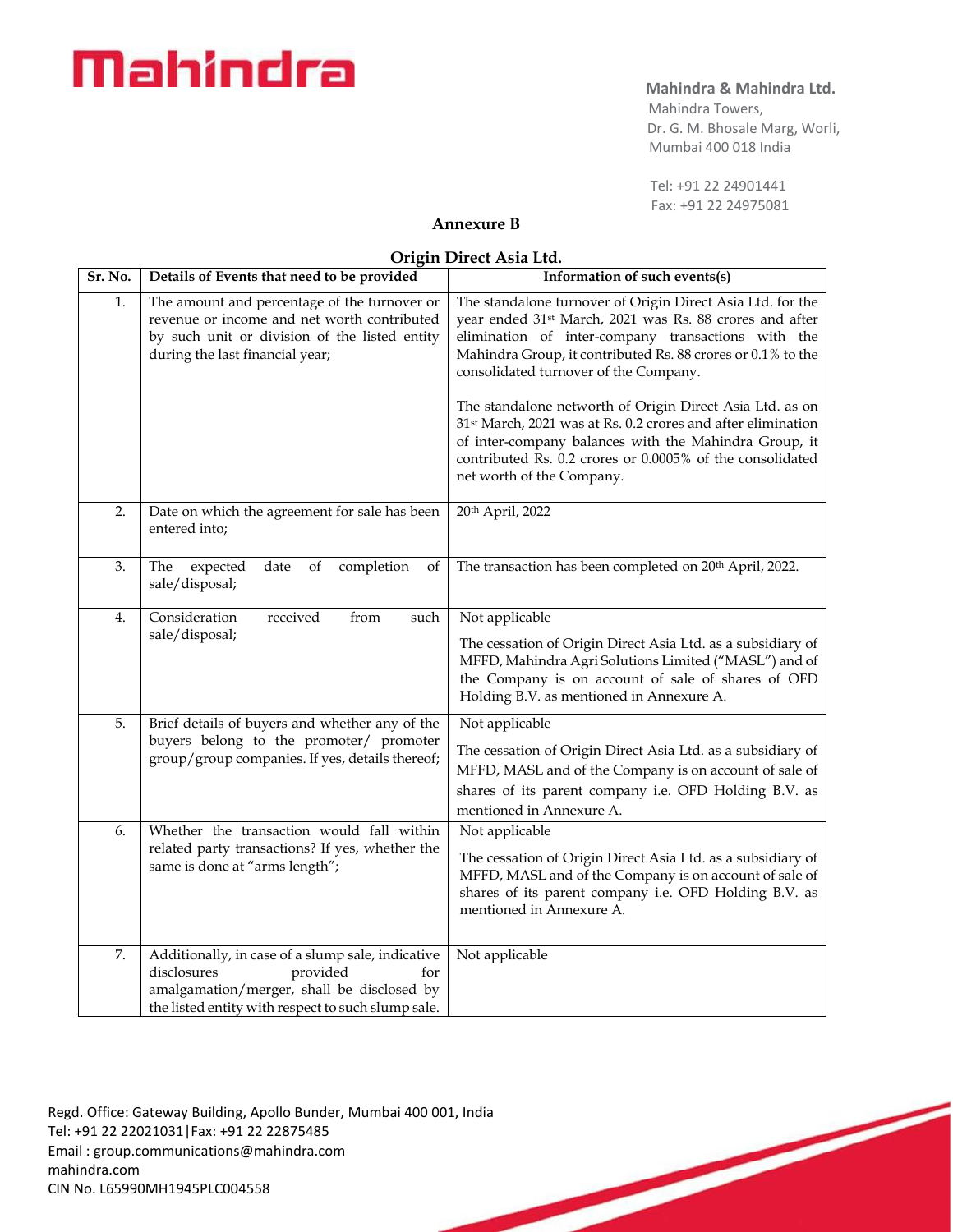# **Mahindra & Mahindra Ltd.**

 Mahindra Towers, Dr. G. M. Bhosale Marg, Worli, Mumbai 400 018 India

 Tel: +91 22 24901441 Fax: +91 22 24975081

| Sr. No. | Details of Events that need to be provided                                                                                                                                              | $\sum_{i=1}^{n}$<br>Information of such events(s)                                                                                                                                                                                                                                                                                    |
|---------|-----------------------------------------------------------------------------------------------------------------------------------------------------------------------------------------|--------------------------------------------------------------------------------------------------------------------------------------------------------------------------------------------------------------------------------------------------------------------------------------------------------------------------------------|
|         |                                                                                                                                                                                         |                                                                                                                                                                                                                                                                                                                                      |
| 1.      | The amount and percentage of the turnover or<br>revenue or income and net worth contributed<br>by such unit or division of the listed entity<br>during the last financial year;         | The standalone turnover of Origin Direct Asia (Shanghai)<br>Trading Co. Ltd. for the year ended 31 <sup>st</sup> March, 2021 was<br>Rs. 25 crores and after elimination of inter-company<br>transactions with the Mahindra Group, it contributed Rs.<br>25 crores or 0.03% to the consolidated turnover of the<br>Company.           |
|         |                                                                                                                                                                                         | The standalone networth of Origin Direct Asia (Shanghai)<br>Trading Co. Ltd. as on 31 <sup>st</sup> March 2021 was at negative Rs.<br>1.21 crores and after elimination of inter-company balances<br>with the Mahindra Group, it contributed negative Rs. 1.21<br>crores or -0.003% of the consolidated net worth of the<br>Company. |
| 2.      | Date on which the agreement for sale has been<br>entered into;                                                                                                                          | 20th April, 2022                                                                                                                                                                                                                                                                                                                     |
| 3.      | date<br>completion<br>of<br>The<br>expected<br>of<br>sale/disposal;                                                                                                                     | The transaction has been completed on 20 <sup>th</sup> April, 2022.                                                                                                                                                                                                                                                                  |
| 4.      | Consideration<br>received<br>from<br>such<br>sale/disposal;                                                                                                                             | Not applicable<br>The cessation of Origin Direct Asia (Shanghai) Trading Co.<br>Ltd. as a subsidiary of MFFD, Mahindra Agri Solutions<br>Limited ("MASL") and of the Company is on account of<br>sale of shares of its parent company i.e. OFD Holding B.V.<br>as mentioned in Annexure A.                                           |
| 5.      | Brief details of buyers and whether any of the<br>buyers belong to the promoter/ promoter<br>group/group companies. If yes, details thereof;                                            | Not applicable<br>The cessation of Origin Direct Asia (Shanghai) Trading Co.<br>Ltd. as a subsidiary of MFFD, MASL and of the Company<br>is on account of sale of shares of its parent company i.e.<br>OFD Holding B.V. as mentioned in Annexure A.                                                                                  |
| 6.      | Whether the transaction would fall within<br>related party transactions? If yes, whether the<br>same is done at "arms length";                                                          | Not applicable<br>The cessation of Origin Direct Asia (Shanghai) Trading Co.<br>Ltd. as a subsidiary of MFFD, MASL and of the Company<br>is on account of sale of shares of its parent company i.e.<br>OFD Holding B.V. as mentioned in Annexure A.                                                                                  |
| 7.      | Additionally, in case of a slump sale, indicative<br>provided<br>disclosures<br>for<br>amalgamation/merger, shall be disclosed by<br>the listed entity with respect to such slump sale. | Not applicable                                                                                                                                                                                                                                                                                                                       |

**Annexure C Origin Direct Asia (Shanghai) Trading Co. Ltd.**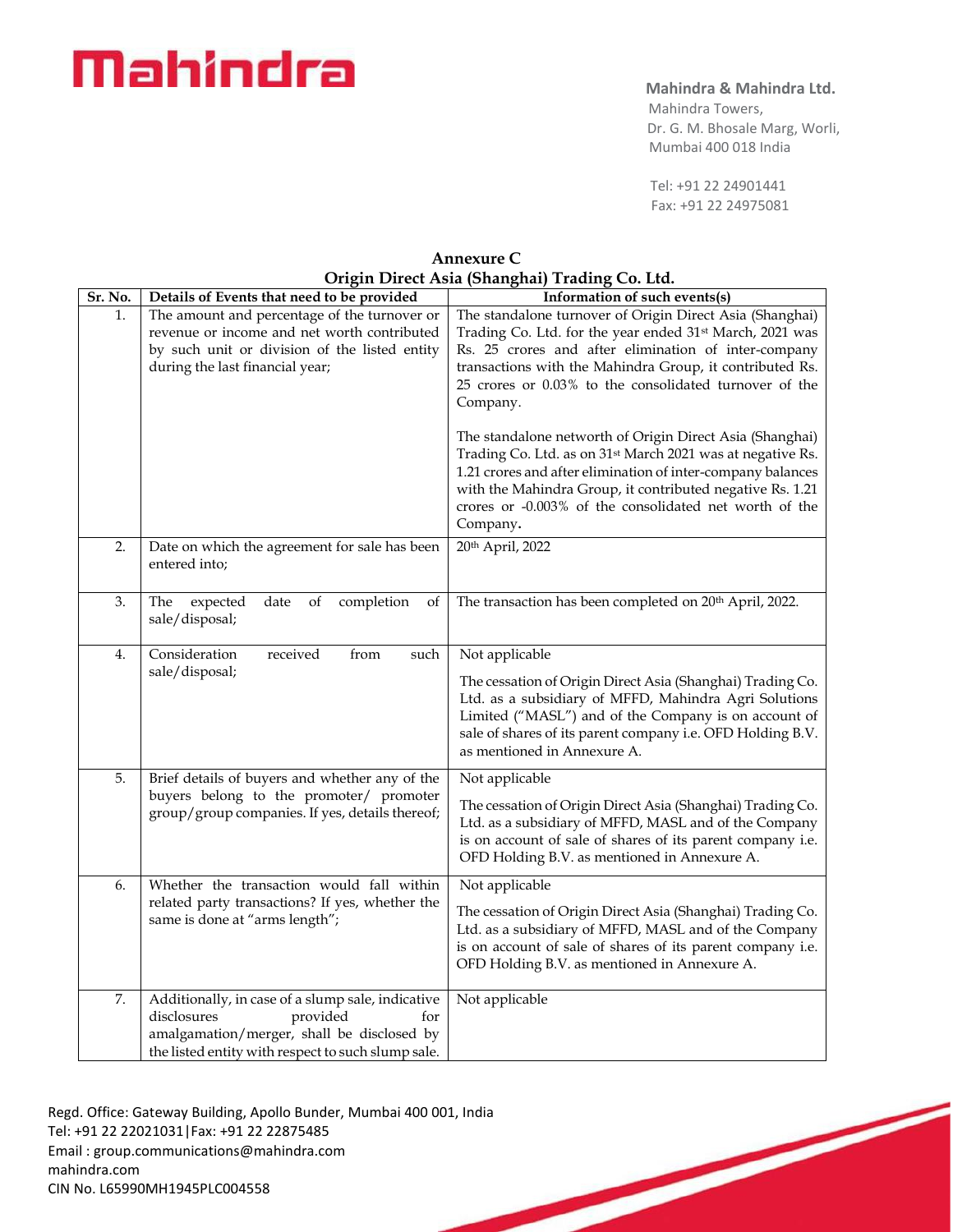# **Mahindra & Mahindra Ltd.**

 Mahindra Towers, Dr. G. M. Bhosale Marg, Worli, Mumbai 400 018 India

 Tel: +91 22 24901441 Fax: +91 22 24975081

# **Annexure D**

### **Origin Fruit Direct B.V.**

| Sr. No. | Details of Events that need to be provided                                                                                                                                              | Information of such events(s)                                                                                                                                                                                                                                                                                                                                                                                                                                                                                                                                                             |
|---------|-----------------------------------------------------------------------------------------------------------------------------------------------------------------------------------------|-------------------------------------------------------------------------------------------------------------------------------------------------------------------------------------------------------------------------------------------------------------------------------------------------------------------------------------------------------------------------------------------------------------------------------------------------------------------------------------------------------------------------------------------------------------------------------------------|
| 1.      | The amount and percentage of the turnover or<br>revenue or income and net worth contributed<br>by such unit or division of the listed entity<br>during the last financial year;         | The standalone turnover of Origin Fruit Direct B.V. for the<br>year ended 31 <sup>st</sup> March, 2021 was Rs. 451 crores and after<br>elimination of inter-company transactions with the<br>Mahindra Group, it contributed Rs. 451 crores or 0.6% to<br>the consolidated turnover of the Company.<br>The standalone networth of Origin Fruit Direct B.V. as on<br>31 <sup>st</sup> March 2021 was at Rs. 46 crores and after elimination<br>of inter-company balances with the Mahindra Group, it<br>contributed Rs. 46 crores or 0.04% of the consolidated net<br>worth of the Company. |
| 2.      | Date on which the agreement for sale has been<br>entered into;                                                                                                                          | 20th April, 2022                                                                                                                                                                                                                                                                                                                                                                                                                                                                                                                                                                          |
| 3.      | The expected<br>date of<br>completion<br>of<br>sale/disposal;                                                                                                                           | The transaction has been completed on 20 <sup>th</sup> April, 2022.                                                                                                                                                                                                                                                                                                                                                                                                                                                                                                                       |
| 4.      | Consideration<br>received<br>from<br>such<br>sale/disposal;                                                                                                                             | Not applicable.<br>The cessation of Origin Fruit Direct B.V. as a subsidiary of<br>MFFD, Mahindra Agri Solutions Limited ("MASL") and of<br>the Company is on account of sale of shares of its parent<br>company i.e. OFD Holding B.V. as mentioned in Annexure<br>А.                                                                                                                                                                                                                                                                                                                     |
| 5.      | Brief details of buyers and whether any of the<br>buyers belong to the promoter/ promoter<br>group/group companies. If yes, details thereof;                                            | Not applicable.<br>The cessation of Origin Fruit Direct B.V. as a subsidiary of<br>MFFD, MASL and of the Company is on account of sale of<br>shares of its parent company i.e. OFD Holding B.V. as<br>mentioned in Annexure A.                                                                                                                                                                                                                                                                                                                                                            |
| 6.      | Whether the transaction would fall within<br>related party transactions? If yes, whether the<br>same is done at "arms length";                                                          | Not applicable<br>The cessation of Origin Fruit Direct B.V. as a subsidiary of<br>MFFD, MASL and of the Company is on account of sale of<br>shares of its parent company i.e. OFD Holding B.V. as<br>mentioned in Annexure A.                                                                                                                                                                                                                                                                                                                                                             |
| 7.      | Additionally, in case of a slump sale, indicative<br>disclosures<br>provided<br>for<br>amalgamation/merger, shall be disclosed by<br>the listed entity with respect to such slump sale. | Not applicable                                                                                                                                                                                                                                                                                                                                                                                                                                                                                                                                                                            |